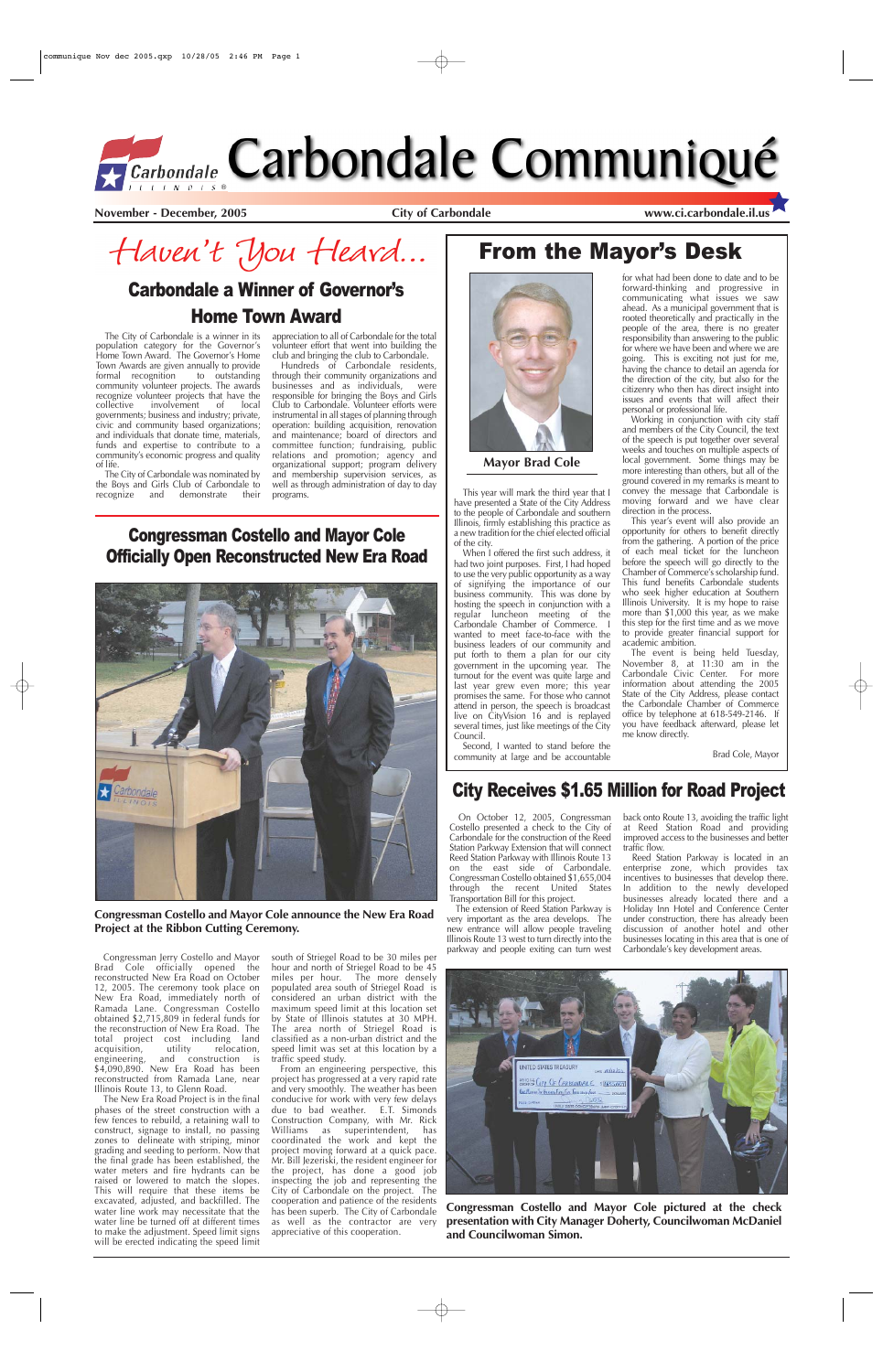**2** Carbondale Communiqué

### Plan Familiar Para Desastres

# Business Growth and Development Continues in Carbondale







**Neon Internet and School Center opened its new facility at 1075 N. Reed Station Road in October.**



**Work continues on the redevelopment of Ward Chrysler Center, 1412 W. Main Street.**

Un desastre puede llegar súbitamente y sin advertencia. Puede forzarlo/la a evacuar su vecindario o confinarlo en su casa. ¿Qué haría usted si se cortaran los servicios básicos -agua, gas,<br>electricidad o teléfono? Los electricidad o teléfono? oficiales locales y rescatistas se presentarán en el lugar después del desastre, pero ellos no pueden ayudar a todo el mundo inmediatamente.

Las familias pueden - y debenenfrentarse con un desastre al prepararse con anticipación y al trabajar juntos como un equipo. Siga estos pasos para crear su plan para desastres. El conocimiento de lo que hay que hacer es su<br>mejor protección y su protección y su responsabilidad.

### **4 PASOS HACIA LA SEGURIDAD**

**1.** Averigue lo que podría pasarle. Póngase en contacto con la agencia local de administración y el capítulo de la Cruz Roja Americana y pregunte qué tipos de desastres son los que podrían ocurrir más probablemente. Aprenda sobre las señales de advertencia de su comunidad. Pregunte sobre el cuidado de animales después de un desastre. Infórmese sobre cómo ayudar a los ancianos o discapacitados. Entérese de los planes de desastre en su lugar de trabajo, en la escuela o guardería de sus hijos, y de otros lugares en donde su familia pase tiempo.

**2.** Elabore un plan de desastre. Reúnase con su familia y platique el por qué necesitan prepararse para un desastre. Hablen de los tipos de desastre que podrían ocurrir. Elijan dos lugares para encontrarse. Pídale a un amigo de otro estado que sea su "contacto familiar". Conversen sobre qué hacer en caso de evacuación.

**3.** Complete una lista de chequeo. Fije los números teléfonicos de emergencia cerca de los teléfonos. Enseñe a los niños cómo llamar al 911. Muestre a cada miembro de la familia cómo y cuándo desconectar el agua, el gas y la electricidad desde los<br>interruptores principales y interruptores principales y mantenga cerca las herramientas necesarias. Chequee a ver si usted tiene el cubrimiento de seguro apropiado. Enséñele a cada miembro de la familia cómo usar un extintor de incendios y muéstreles dónde lo mantienen. Instale detectortes de humo en cada piso de su casa. Realize una búsqueda de situaciones riesgozas en la casa y localice objetos ordinarios que podrían causar heridas o daños al moverse, caerse, quebrarse,o provocar un incendio. Tome una clase de primeros auxilios y CPR. Determine las mejores rutas de escape de su casa. Encuentre los lugares seguros de su casa para cada tipo de desastre. Abastézcase de suministros para emergencias y prepare un Equipo de Suministros para Desastres.

• Suministro de agua para tres días ( un galón por persona por día) y comida que no se dañe.

• Una muda de ropa y zapatos por persona, y una cobija o bolsa de dormir por persona.

• Un botiquín de primeros auxilios que incluya las medicinas que necesitan en su familia.

• Herramientas de emergencia incluyendo un radio de pilas, una linterna y bastantes pilas extras. • Un juego extra de las llaves

del carro, una tarjeta de crédito, dinero en efectivo o cheques de viajero. • Objetos de aseo personal.

• Objetos especiales para infantes, ancianos o miembros con discapacidades

• Un par extra de anteojos.

Documentos importantes de la familia en un recipiente a prueba de agua. Mantenga un equipo más pequeño en el baúl de su carro.

**4.** Practique y mantenga su plan. Examine a sus niños cada seis meses para que ellos recuerden lo que tienen que hacer. Haga prácticas de incendio y evacuación de emergencia. Reemplace el agua almacenada cada tres meses y almacene víveres cada seis meses. Pruebe y recargue sus extintores de incendios. Pruebe sus detectores de humo cada mes y cámbieles las pilas por lo menos una vez al año.

### **SI OCURRE UN DESASTRE —**

Permanezca tranquilo y tenga paciencia. Ponga su plan en marcha. Chequee para ver si hay heridos, dándoles primeros auxilios y buscando ayuda para los más seriamente heridos. Escuche su radio de pilas para recibir noticias e instrucciones. Evacue, si le avisan que lo haga y llévese su Equipo de Suministros para Desastres, asegure su casa, y use las rutas de viajes especificadas por las autoridades locales. Chequee su casa para saber si hay daños - utilice linternas en vez de los servicios públicos si sospecha que hay daños, olfatee a ver si siente el olor de escape de gas, desconecte cualquier servicio dañado, limpie inmedietamente cualquier medicamento, blanqueador, gasolina o cualquier otro líquido inflamabe que se haya derramado. Recuerde encerrar o asegurar a sus mascotas, llame a su contacto familiar, averigue cómo están sus vecinos, especialmente los ancianos y los discapacitados, asegúrese de tener el suministro de agua adecuado en caso de que se corte el servicio y manténgase alejado de cables eléctricos que se hayan caido. Si desea más información o para obtener.una lista/folleto sobre Equipo de Provisiones para Desastres..por favor, póngase en contacto con el Departamento de Servicios de Emergencia de la Ciudad de Carbondale,<br>Coordinador Louie Hertter, Coordinador Louie llamando al 457-3245.

# Haven't You Heard...

### City Hosted First Series of Housing Program Seminars

The City of Carbondale provided two free Housing Program Seminars this fall. There were over 100 people in attendance. The goal of the seminars was to increase community awareness of several grant programs that are available to current homeowners, prospective home buyers, and individuals or<br>companies interested in interested in developing property. Presentations were made by the City of Carbondale, Western Egyptian Economic Opportunity Council, the SIUC Community Outreach Partnership Center and the Rural Development Division of the U.S.

Department of Agriculture. During the seminars participants<br>ere provided detailed were provided Homeownership Program which offers two grant opportunities to persons and businesses interested

information about the HOMEbuyer Assistance program which provides financial assistance to lower income persons who would like to purchase their own home; and the Single Family Owner-Occupied Rehabilitation Program<br>(SFOOR) and Community Development Assistance Program (CDAP), both of which provide money for repairs required to bring homes in compliance with zoning code. Participants also received information about the Carbondale in building homes in the City limits. If you are interested in learning more about these housing programs and were unable to attend the seminars, we invite you to stop by the City of Carbondale Development Services Department where brochures and other information are available, or contact Marilyn James, the Housing Programs Administrator, at 457-3246.

# City Stabilized Shoreline at Cedar Lake This Fall

 $(SFOOR)$  and

Work was completed this fall to stabilize low areas of the shoreline at Cedar Lake, which is owned by the City of Carbondale. The goal of the work was to reverse the effects of erosion and to save several large

oak, pecan and other Southern Illinois hardwood trees. Saving the trees is a vital part of the project, as the trees themselves aid in stabilizing the shoreline. The areas of concern were the north shore of Poplar Camp Beach and the boat chutes and fishing pier at the west end of Cedar Creek Road.

The project did not disrupt activity at the Poplar Camp Beach which was closed for the season, and work at the boat launch site resulted in closing only one of the two launch chutes for a few days.

The project was funded primarily by a \$32,000 grant to the City of Carbondale from the Illinois Environmental Protection Agency (IEPA) from its Priority Lake and Watershed Improvement Program.Through this program the IEPA works cooperatively with managers of publicly-owned inland lakes to implement lake



protection, enhancement, and restoration activities. Cedar Lake qualifies as a priority lake because the community relies on it for multiple purposes, such as public water supply and recreation.

While the primary function of Cedar Lake is to provide drinking water to Carbondale, Southern

Illinois University and parts of Murphysboro, it is also utilized by SIU to conduct various forms of scientific research, as well as providing recreational activities for the communities. For additional information about Cedar Lake contact Ted Mieling, Cedar Lake Supervisor, at 549-8441.

### **Cedar Lake.**

New businesses are moving in, building and expanding in every direction you look in the City of Carbondale. It has been a busy couple of months and more activity is continuing and anticipated in the coming months.

With the recent announcement of PetCo in University Place, the grand opening of My Favorite Toys

in University Mall, the announcement of the construction of a new AG Edwards facility on Giant City Road, the continuing development of the Holiday Inn Hotel and Conference Center, and the grand opening of the Neon Internet School Center, options for shopping, dining and services are growing in Carbondale. In addition, we can anticipate announcement of new stores at several sites in University Mall and at other east side locations in the next few months.

More centrally located, we have welcomed the addition of Saluki Center, a shopping center at the corner of Wall Street and Grand Avenue, UniversiTees, Adelitas Mexican Grocery and DiMaggio's Restaurant. We have also seen the ground breaking of the first new university housing in 37 years. Local retail businesses in the area, including Rossetta Stone Bookstore, Rag Wear, Bookworm and Neighborhood Co-op have expanded or are in the process of expanding their store, a sign that business is good in Carbondale.

The Industrial Parks are also seeing growth with Com-Pac International and Remedy Express

expanding existing facilities and moving into new facilities. On the west end of town, Ward-Chrysler is in the midst of a major expansion project that will increase its showroom and make room for additional inventory.

In addition, interest from businesses has been shown on the excellent sites of various sizes that are still available for commercial development in the Tax Increment Financing District, the 31 acres bounded by Walnut, Main, Marion and Logan Streets. Businesses and real estate developers interested in available properties should contact Jeremy Hayes, Economic Development Manager for the City of Carbondale at 457-3286.

### More Businesses Locating and Expanding in Carbondale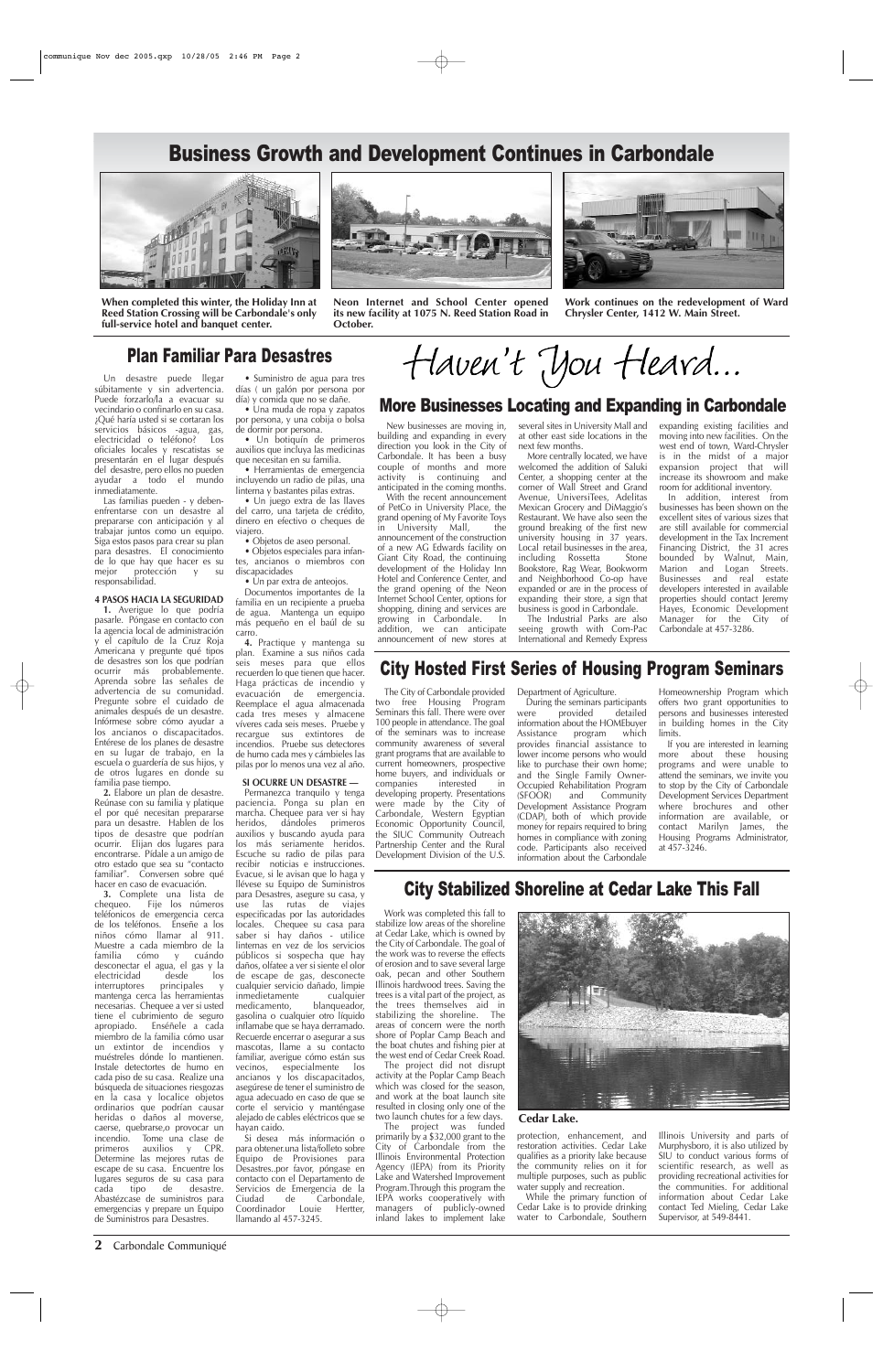Carbondale Communiqué **3**

As we have seen all too often nation wide, disaster can strike quickly and without warning. We have seen these disasters affect many of our friends and families in recent months and have witnessed the effects of these disasters in our own community. In light of the recent events, many questions have been raised about how to be best prepared if a disaster where to occur locally. First and foremost, what would you do if basic services - water, gas, electricity, or telephones - were cut off? Local officials and relief workers will be on the scene after a disaster, but they cannot reach everyone right away.

Families can and do cope with disaster by preparing in advance and working together as a team. Knowing what to do is your best protection and your responsibility, whether you are forced to evacuate your neighborhood or city or are confined to your home.

Follow these steps to create your disaster plan.

### **4 STEPS TO SAFETY**

**1.** Find out what could happen to you. Contact your local emergency management and American Red Cross chapter to ask what types of disasters are most likely to happen. Learn about your community's warning signals. Ask about animal care after a disaster. Find out how to help elderly or disabled persons,. Find out about the disaster plans at your workplace, your children's school or daycare center, and other places where your family spends time.

• A three day supply of water (one gallon per person per day) and food that won't spoil.

• One change of clothing and footwear per person, and one blanket or sleeping bag per person. • A first aid kit that includes<br>
ur family's prescription your family's prescription

• An extra set of car keys and a credit card, cash or traveler's checks.

• Sanitation supplies.

**2.** Create a disaster plan. Meet with your family and discuss why you need to prepare for the disaster. Discuss the types of

disasters most likely to happen. Pick two places to meet. Ask an out-of-state friend to be your "family contact". Discuss what to do in evacuation.

**3.** Complete a checklist. Post emergency telephone numbers by phones. Teach children how to call 911. Show each family member how and when to turn off the water, gas, and electricity at the main switches keeping necessary tools nearby. Check if you have adequate insurance coverage. Teach each family member how to use the fire extinguisher and show them where it's kept. Install smoke detectors on each level of your home. Conduct a home hazard hunt locating ordinary objects that can cause injury or damage by moving, falling, breaking, or causing a fire. Take a first aid and CPR class. Determine the best escape routes from your home. Find the safe spots in your home for each type of disaster. Stock emergency supplies and assemble a Disaster Supplies Kit:

# Haven't You Heard... A Family Disaster Plan Saves Lives

medications. • Emergency tools including a battery-powered radio, flashlight and plenty of extra batteries.

• Special items for infant, elderly or disabled family members. • An extra pair of glasses.

• Important family documents in a waterproof container. Keep a smaller kit in the trunk of your car.

**4.** Practice and maintain your plan. Quiz your kids every six months so they remember what to do. Conduct fire and emergency evacuation drills. Replace stored water every three months and stored food every six months. Test<br>and recharge your fire recharge your fire extinguishers. Test your smoke detectors monthly and change the batteries at least once a year.

### **IF DISASTER STRIKES**

Remain calm and patient. Put your plan into action. Check for injuries, giving first aid and getting help for seriously injured people. Listen to your battery powered radio for news and instructions. Evacuate, if advised to do so, taking your Disaster Supplies Kit, locking your home, and using travel routes specified by local authorities. Check for damage in your home - use flashlights instead of utilities if you suspect damage, sniff for gas leaks, shut off any damaged utilities, clean up spilled medicines, bleaches, gasoline, and<br>other flammable liquids flammable immediately. Remember to confine or secure your pets, call your family contact, check on your neighbors, especially elderly or disabled persons, make sure you have an adequate water supply in case service is cut off, and stay away from downed power lines.

Dede Ittner at 457 6606.<br>Lastly, the Carbondale Lastly, the Preservation Commission would

like to thank everyone that participated in the annual historic area tour held this fall. The Commission was pleased with the turn out. Participants were taken by tram past several of Carbondale's most historic landmarks including the old Post Office, the Brush School area, the R. Buckminster Fuller Dome and many other west central historic homes and landmarks.

If you would like further information or to obtain a Family<br>Disaster Supplies Kit Supplies Kit brochure/checklist please contact the City of Carbondale Emergency Services Department Coordinator Louie Hertter at 457-3245.



### Energy Conservation Seminar Nov. 9

# Notice of Board of Fire and Police Commissioners Firefighter Exam

Written Examinations and Physical Fitness Assessments for the position of Entry-level Firefighter will be given in the Civic Center, 200 S. Illinois, Carbondale, Illinois at 8:00 a.m., Monday, January 9, 2006. The written exam will begin at 8:00 a.m., and the physical fitness assessment will be at 2:00 p.m. If you receive a passing grade on the written exam, you will be eligible to take the physical fitness assessment. To be eligible to take the written exam, an application must be on file in the City Clerk's Office by 5:00 p.m., Friday, December 23, 2005. Applications are available at the City Clerk's Office at 200 S. Illinois Avenue, or you may call 618/457-3281 or email jgarrett@carbondale.il.us to have an application mailed to you. You may also download the application and pre-employment agreement from the City of Carbondale's website www.ci.carbondale.il.us .

There are widespread predictions that heating fuel costs will be up dramatically this winter. What can you do to save<br>on your utility bills? on your utility Carbondale's Rebuild America Partnership will sponsor a free public meeting on Wednesday, November 9, 2005 from 7:00 p.m. to 8:00 p.m. at the Carbondale Civic Center to provide answers to this question. The event will feature a short presentation by local energy experts on a range of actions you can take to conserve energy in your home and lower your utility bills. Attendees will learn about proven techniques and products

that can save hundreds of dollars in energy costs.

Free home energy awareness kits valued at \$50 and provided by the Illinois Department of Commerce and Economic Opportunity will be given away at the event. The kits include compact fluorescent light bulbs,

insulation materials and a special showerhead that will conserve hot water. If used properly, these materials will cut your energy consumption.

The Rebuild Carbondale Partnership is sponsored by the U.S. Department of Energy and the Illinois Department of Commerce and Economic Opportunity with the goal to invest in the Carbondale<br>community by actively community by actively promoting the use of energy efficient technologies and<br>practices in industrial. practices in industrial, commercial, academic and public buildings. The Partnership has many local participants. If your business or organization would like to join the Partnership or for more information, contact the Rebuild Carbondale Director, Dr. James Mathias at the SIUC College of Engineering. He can be reached at 453-7016 or by email at mathias@engr.siu.edu.

**Mayor Cole recently met with a delegation of visitors from Tainai City (formerly the town of Nakajo), Japan as part of the two communities' Sister City relationship. Pictured are Ichiro Ohkuma, Principal of Tsuiji Junior High School, and Mayor Cole at City Hall in Carbondale.**

The Preservation Commission is delighted to be sponsoring awards for Historic Preservation in Carbondale. Any structure within the City limits is eligible for a Historic Preservation Award. Carbondale residents can nominate any property that they feel is deserving, including their own. Deadline for nominations will be March 10, 2006. The award winners will be announced on May 15, 2006 during National Preservation Month. Nomination forms are currently available at City Hall or online at www.ci.carbondale.il.us/Historic al/index.html.

In addition to the new initiative, the Preservation Commission continues working on current projects. The Preservation Commission hosted two oral history training workshops in October. These hands on training workshops helped participants learn how to conduct an oral history interview. Plans are in place to start archiving past and current oral history interviews. To assist with this project, volunteers are needed to transcribe the oral histories that have been taped. For more information about being a transcriber, interviewer or to be interviewed about your experiences in Carbondale for the Oral History Project, please call

For further information on the Historic Preservation Awards, Oral History Project or the other activities of the Carbondale Preservation Commission, please feel free to contact the City of Carbondale Planning Services Division at 457 3248.

## Preservation Commission Sponsors Awards Program

The second round of Carbondale Conversations for Community Action, the study circles program sponsored by the Carbondale Human Relations Commission officially kicked off this fall. The topic this year is Community and Police Working Together. This is a community-wide program that includes people from all walks of life taking part in meaningful dialogue and constructive actions. Both SIUC and Carbondale Police Departments are also participating. Work has just begun, and all who

call Carbondale home are invited to participate in the upcoming discussions led by trained facilitators and held at various sites throughout the city. The small groups, called study circles are talking about police and residents<br>building relationships in relationships in Carbondale. Ideas and<br>recommendations are being recommendations are gathered from each of these small

groups and Action Groups will be forming to focus on future actions and recommendations. Information and recommendations will also be included in an advisory report to the Human Relations Commission.

If you would like to sign up to participate in the Action Groups or are interested in additional information contact the Study Circles office at 549-5302 x 386, or email studycircles@ci.carbondale. il.us.

### Second Round of Study Circles Forming Action Groups

build stronger neighborhoods in Carbondale. Planning is underway for the second Neighborhood Association Training Session which will be held in January 2006. If you would like to see more neighborhood involvement or a neighborhood watch program in your area of town, we invite you to

which is being organized by the Housing and Neighborhood Action Group. Last year more than sixty people attended the session and learned about neighborhood watch programs, enforcement of City ordinances to support community improvement efforts, and activities of neighborhood associations in

The Housing and Neighborhood Action Group meets the first Wednesday of each month at 5:00 p.m. in the Carbondale Civic Center at 200 South Illinois Avenue . To sign up to participate contact the Study Circles office at 549-<br>5302 x 386, or email 5302 x 386, studycircles@ci.carbondale.il.us

Citizens Organizing for Neighborhood Improvement

We invite you to join the effort to share your ideas at this session Carbondale and in other cities.

Mayor Cole has been elected as a Vice President of the Illinois Municipal League. He will serve on the Board of Directors, a 36 member policy making body of the Illinois Municipal League. The Illinois Municipal League is a statewide association of municipalities, founded in 1914. Representing more than 1,114 Illinois cities and villages, it serves as the formal voice for municipalities in matters of common interest and on issues facing the General Assembly and Congress, as well as state and federal regulatory agencies. The League seeks to promote integrity in administration,

balance between federal, state, and municipal government, and offers many services and programs for local officials.

"This is definitely an honor. With this honor comes responsibility and obligations. This will take me beyond the City limits to promote municipal activities across the state", said Mayor Cole.

The election occurred at the 92nd Annual Conference of the Illinois Municipal League on September 24, 2005. More than 3,000 municipal officials from around the state attended the meeting in Chicago.

### Cole Elected to IL Municipal League